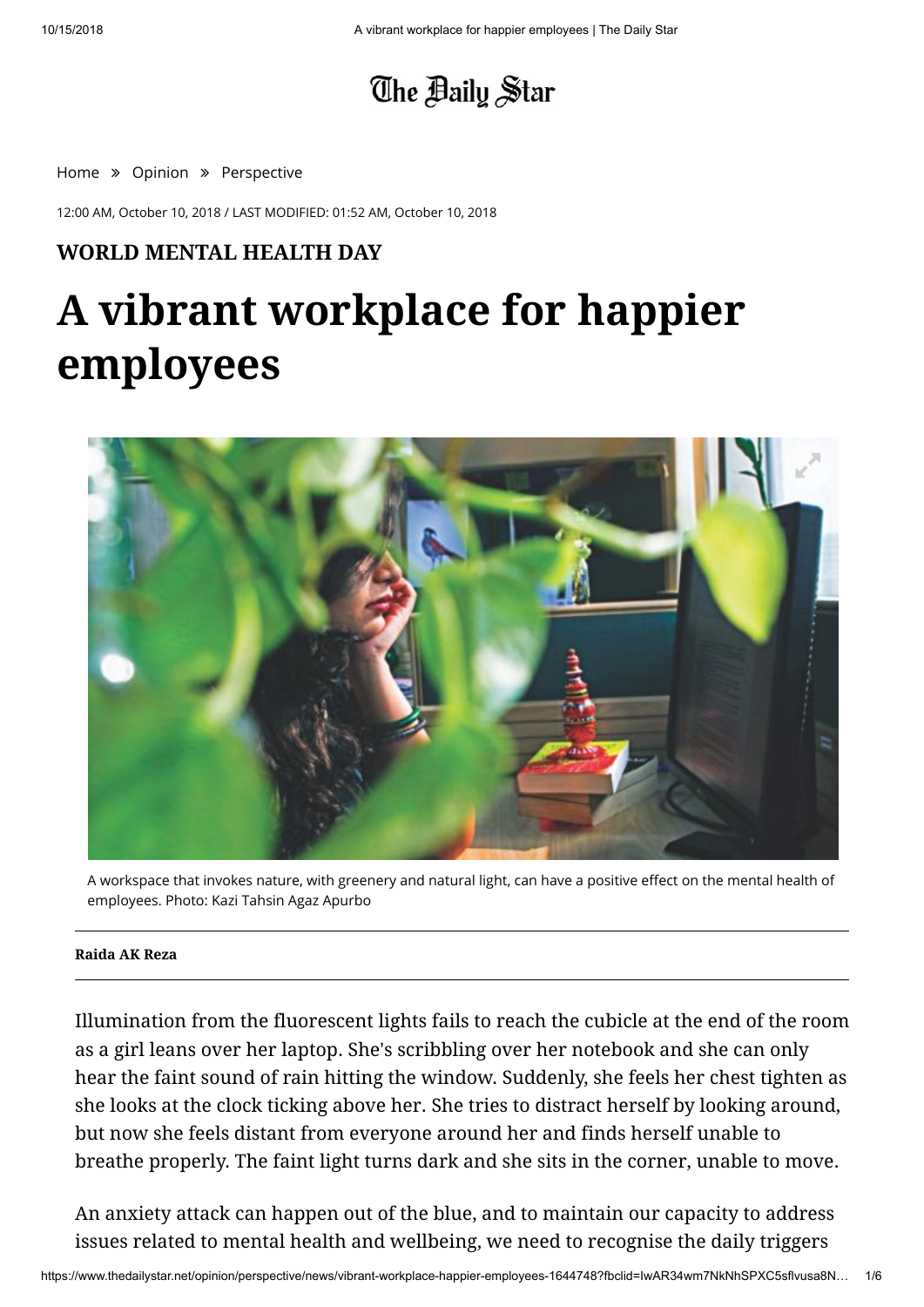that cause us harm every day. Mental health is not only related to mental illnesses but also how you feel about yourself and how you adjust to life events. According to the World Health Organization (WHO), depression and anxiety are the two most common causes of mental illness and the total number of people living with depression in the world is 322 million. In Bangladesh, over 7.3 million of the adult population struggle with depression every day.

The damage that is caused by mental illnesses has traditionally been hidden behind a screen of stigma. To create awareness for this cause, World Mental Health Day was observed for the first time on October 10, 1992. Each year a specific theme is assigned to this day and this year's theme is "Young people and mental health in a changing world." The youth in the modern era, in their transformative phases, have to face various kinds of mental pressures—whether it is within their home, at their workplaces or in their social circles. With mounting competition, expectations and pressures from all directions, many don't know how to overcome their anxieties and other mental setbacks, since they are seldom equipped with sufficient knowledge about these issues.

In fact, quite a lot can be done to help build mental resilience that can prevent mental distress and illness among adolescents and young adults, and help manage and recover from mental illness. Just some simple changes in one's life, such as creating a positive and relaxing atmosphere, can play an important function here. For example, an employed young adult spends a considerable time in their workplace, and an excellent method of reducing stressors is being exposed to a healthy surrounding. In order to remain productive and not burn out under work pressures, we need to acknowledge our daily stressors and make a conscious effort to take care of our physical as well as mental wellbeing.

Imagine a fall morning when you're eager to start the day and you head into your office. As you pass through a common area, you see a group of coworkers in a collaborative work session. They're seated in a conference room where natural light seeps through the huge floor-to-ceiling windows providing plenty of light and greenery. Imagine getting to your desk and sitting down, with a view of an open space where you can look around and greet your colleagues without needing to get out of your cubicle.

Imagine being surrounded by decorative elements that invoke nature and keep you connected to the natural world even while you're inside. You look at the small plant that you watered the day before, and you make yourself a cup of coffee at the counter beside you, all to your liking. Imagine an educational display in the office lobby—a constant reminder for you and your company's visitors of just what it is that makes your workplace so special. The day might get stressful—there's a deadline coming by. You take some time to yourself and sit in a quiet room that's been designed to de-stress. Or you can go to the corner and engage yourself in activities like playing board games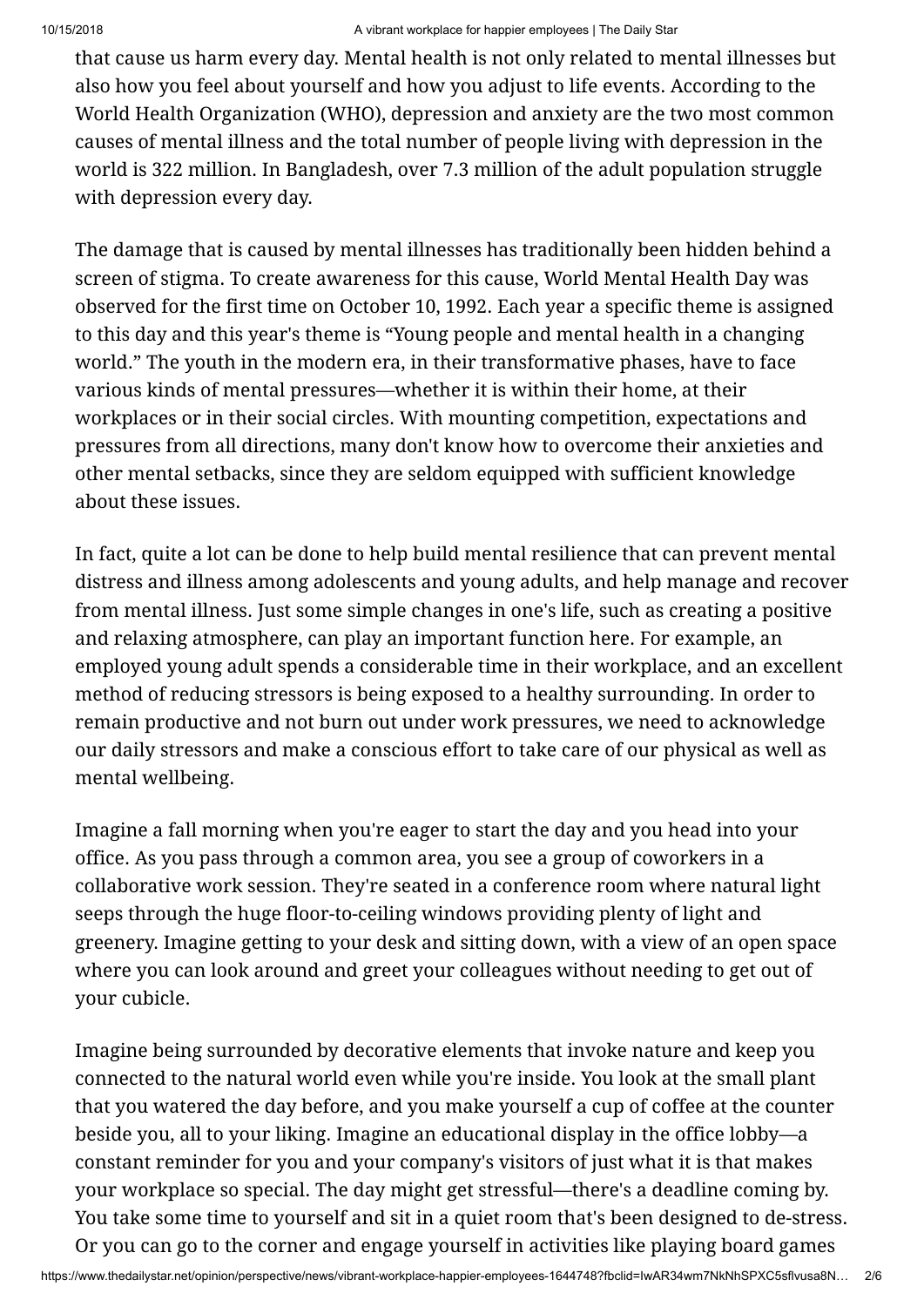or a session of carom. You look at your colleague come out of the daycare with a smile on her face, and you can hear children laugh and play in the daycare with a dedicated caregiver.

You settle into your seat at the end of a full day's work, feeling the positive effects of having spent your day in an environment filled with clean indoor air, with plenty of exposure to natural light. Your mind is clear and your energy and spirits high, knowing that your productivity was high and any stress that you encountered could be fixed with a few simple activities.

This is how it feels like to work at an inclusive office space, and this is a unique example of how organisations can take concerted steps to prioritise and nurture the wellbeing of their employees. Any workspace's work culture should be one where constant attention is paid to nurturing the mental health of all employees. A great example would be SAJIDA Foundation's office, where similar elements of the workspace can be found.

Work-related pressures have been linked with the leading causes of stress, depression or anxiety. For an employee, a fundamental human need is having the basic necessities fulfilled at their workspace, and, unfortunately, very few organisations in Bangladesh and around the world recognise this. Creating an office culture that is inclusive for all and takes into account one's mental wellbeing may not be an easy process, but examples set by organisations like SAJIDA Foundation are also important to mark the way forward. Every employer has a responsibility towards the health and wellbeing of his or her employees. Organising more dialogues and addressing different mental health issues in the workplace can help build a healthy lifestyle for employees, and, at the end of the day, help us flourish and grow as not just staff, but also as individuals, allowing us to thrive. This should not just be a trend but a lifestyle change.

At the end of the day, we should not just "celebrate" a day in recognition of the importance of mental health, but actually practise positive and healthy living, figure out what really makes us the best versions of ourselves, and bring about changes needed to achieve this. And above all, may we never fear talking about mental health issues openly, and seek help when help is needed.

Here's to health, happiness and dignity for all this World Mental Health Day.

# *Raida AK Reza is a communications coordinator in SAJIDA Foundation.*

*Follow [The Daily Star Opinion](https://www.facebook.com/dsopinion) on Facebook for the latest opinions, commentaries and analyses by experts and professionals.*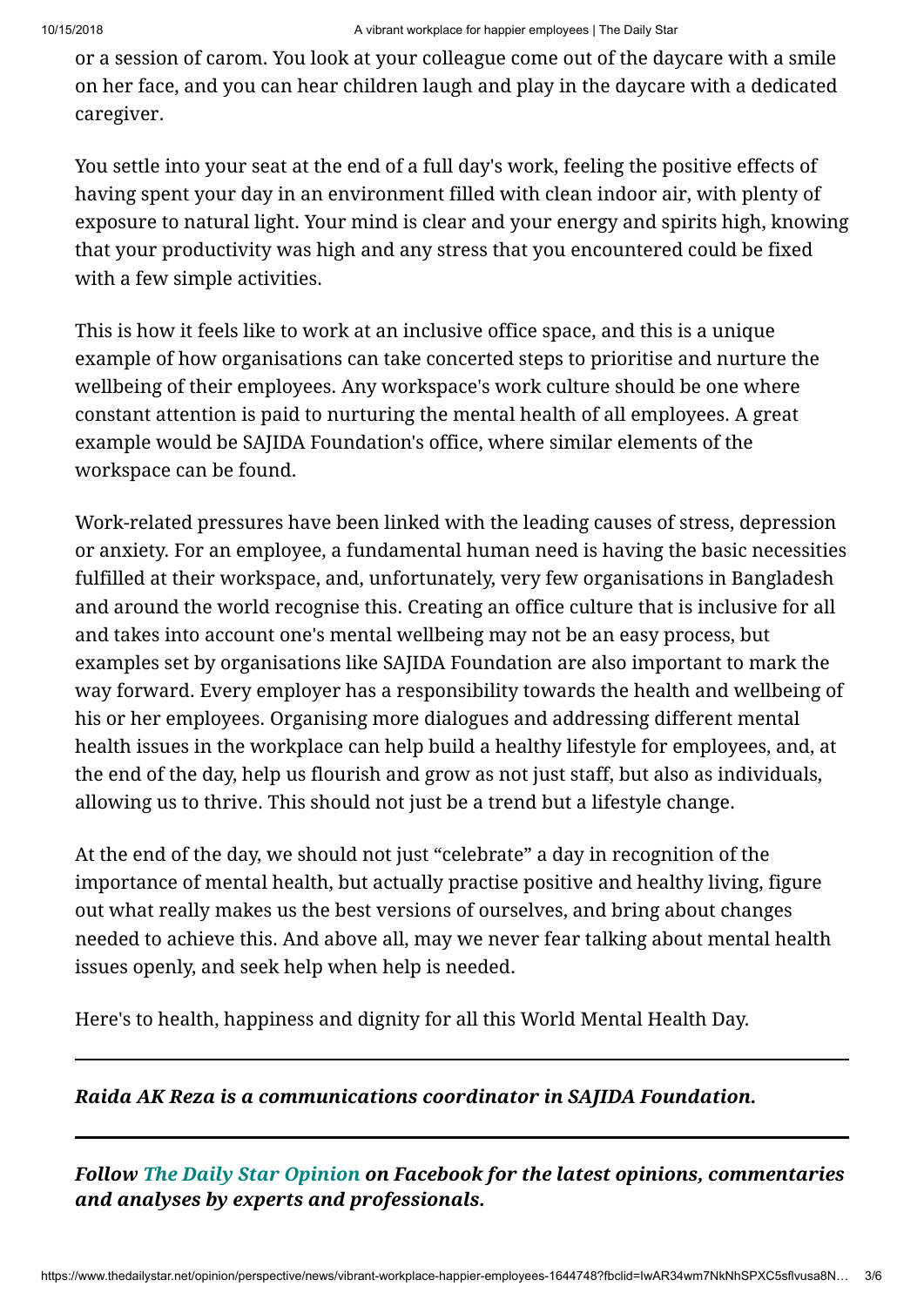*[To contribute your article or letter to The Daily Star Opinion, see our guidelines](https://www.thedailystar.net/submissions-op-eds-and-letters) for submission.*

# **Stay updated on the go with [The Daily Star](https://www.thedailystar.net/) Android & iOS [News App](https://www.thedailystar.net/apps-upgrade/index.html). [Click here](https://www.thedailystar.net/apps-upgrade/index.html) to download it for your device.**

Grameenphone and Robi: Type START <space> BR and send SMS it to **2222** Banglalink: Type START <space> BR and send SMS it to **2225 [The Daily Star Breaking news alert on your phone](https://www.thedailystar.net/sms-subscription)** *[Find more information on SMS subscription](https://www.thedailystar.net/sms-subscription)*

#### **LEAVE YOUR COMMENTS**[COMMENT POLICY](https://www.thedailystar.net/comment-policy)

#### **0 Comments**



Add a comment...

[Facebook Comments Plugin](https://developers.facebook.com/products/social-plugins/comments/?utm_campaign=social_plugins&utm_medium=offsite_pages&utm_source=comments_plugin)

#### **TOP NEWS**

**[Candidates can file nomination papers online in next general polls](https://www.thedailystar.net/politics/bangladesh-11th-national-election-candidates-can-file-nomination-papers-online-1647283)**

**[Religious rights of all to be protected: PM](https://www.thedailystar.net/country/durga-puja-2018-in-bangladesh-religious-rights-all-be-protected-pm-1647247)**

**[Why did EC Mahbub walkout of meeting?](https://www.thedailystar.net/politics/news/why-did-ec-mahbub-walkout-meeting-1647286)**

**[People suffering from 'digital phobia': BNP](https://www.thedailystar.net/politics/digital-security-act-2018-people-suffering-digital-phobia-bnp-1647337)**

**[Question paper leak: DU 'Gha' unit results postponed](https://www.thedailystar.net/city/dhaka-university-du-suspends-gha-unit-admission-test-result-question-paper-leak-allegations-1647211)**

**[Cabinet gives nod to 2 key draft laws on media](https://www.thedailystar.net/country/broadcast-act-2018-bangladesh-cabinet-gives-draft-law-1647220)**

#### **[VIEW MORE](https://www.thedailystar.net/top-news)**

### **MORE FROM [PERSPECTIVE](https://www.thedailystar.net/opinion/perspective)**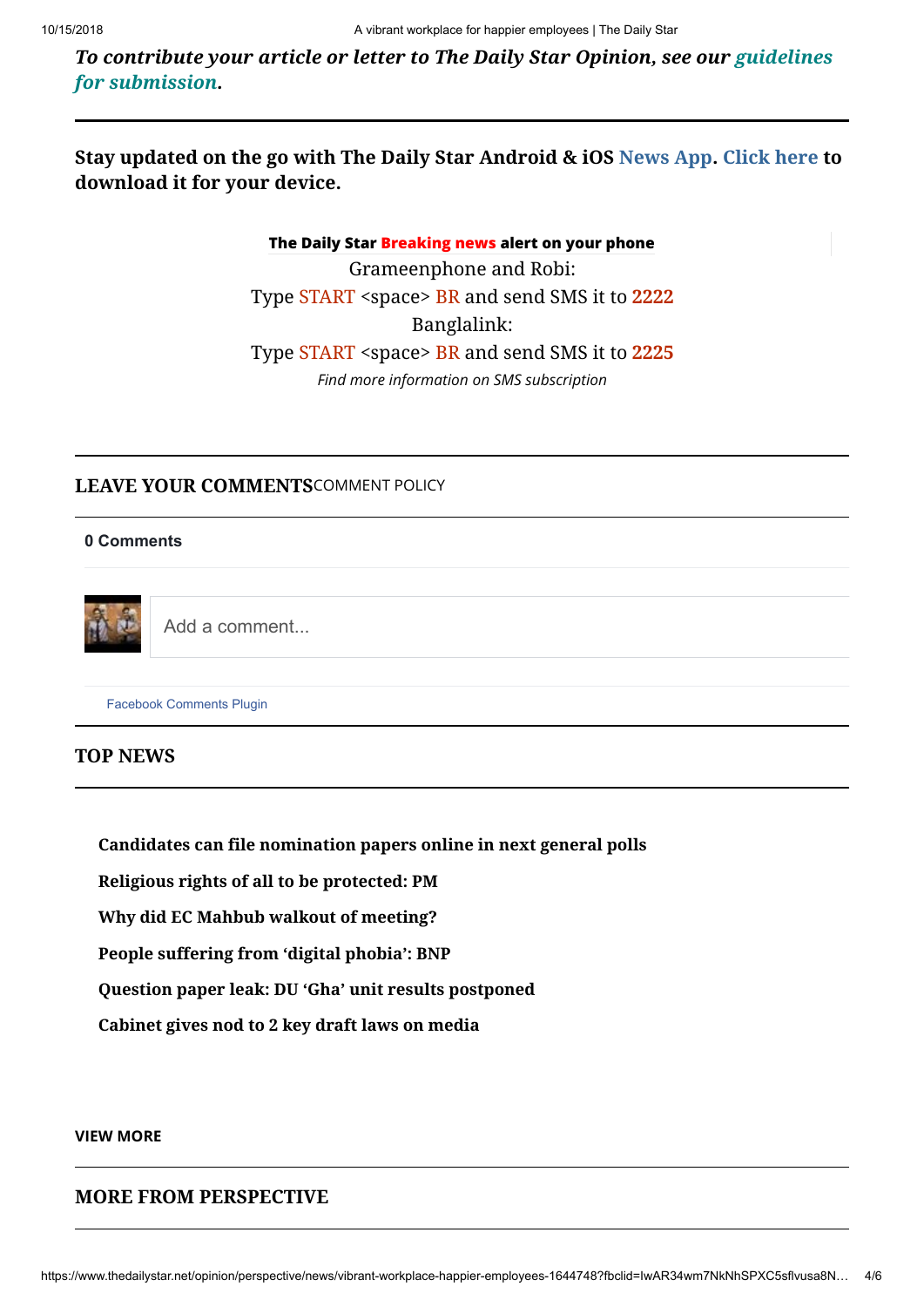

**[A syndicate that wreaked havoc](https://www.thedailystar.net/opinion/perspective/news/syndicate-wreaked-havoc-1646980)**

# **[LATEST FROM STAR LIVE](https://www.thedailystar.net/video-stories)**



**[August 21 blast through the eyes of journalists on spot](https://www.thedailystar.net/august-21-carnage/21-august-grenade-attack-through-the-eyes-journalists-1645093)**